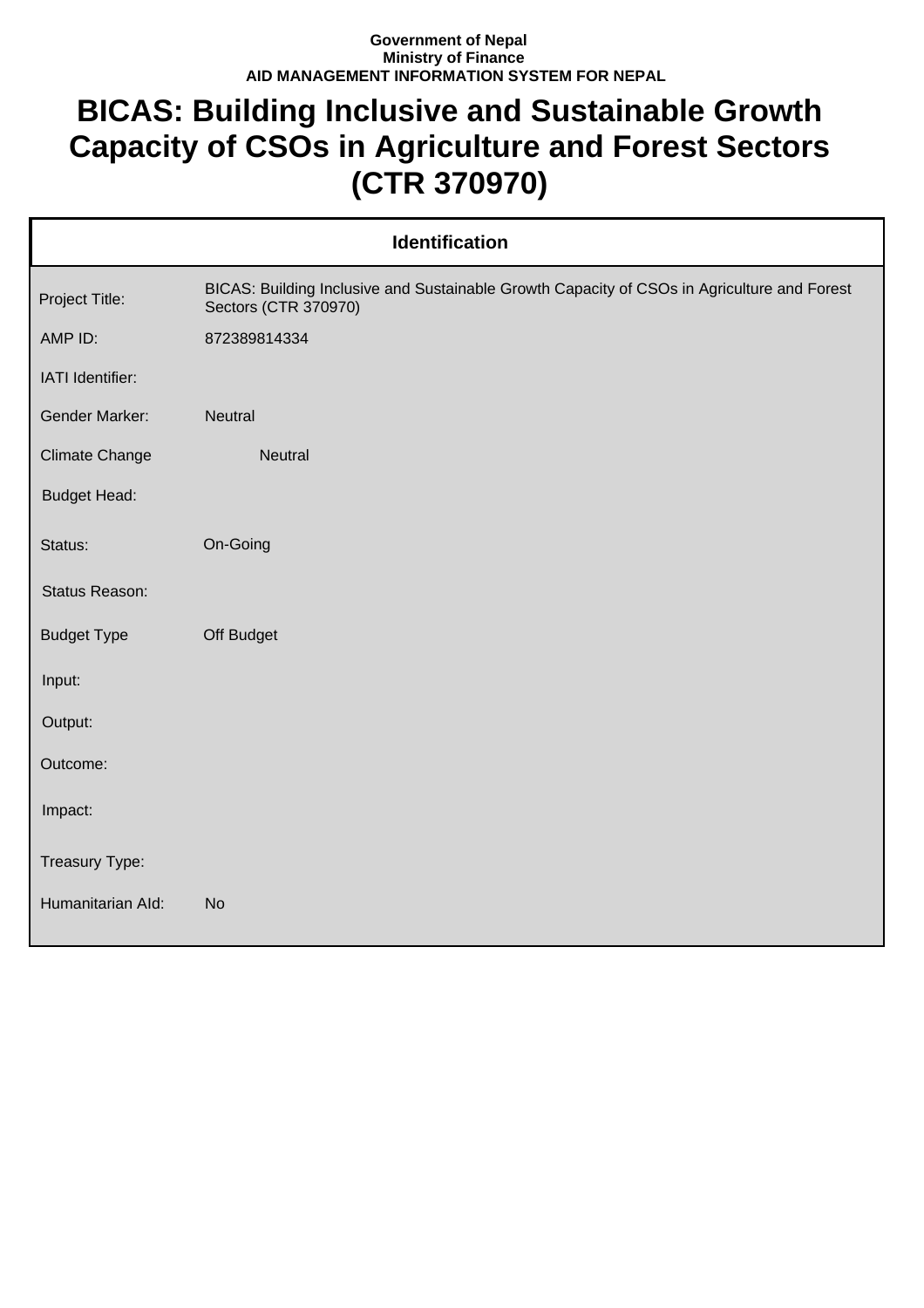| Location     |            |  |
|--------------|------------|--|
| Location     | Percentage |  |
| <b>NEPAL</b> | 100.0%     |  |

| <b>National Plan</b>                                                                                                             |            |  |
|----------------------------------------------------------------------------------------------------------------------------------|------------|--|
| Program                                                                                                                          | Percentage |  |
| [Agriculture and Food Security ] [ Macroeconomic Policy and Economic Development Policy<br>  [ National Development Plan (NDP) ] | 100.0%     |  |

| <b>Sector</b>                             |            |  |
|-------------------------------------------|------------|--|
| Sector                                    | Percentage |  |
| Nepal Sector Classification AGRICULTURE 0 | 100.0%     |  |

| <b>Implementing/Executing Agency</b>                      |        |  |
|-----------------------------------------------------------|--------|--|
| Donor                                                     |        |  |
| European Union                                            | 0.0%   |  |
| <b>Responsible Organization</b>                           |        |  |
| Ministry of Agriculture, Land Management and Cooperatives | 100.0% |  |
| <b>Executing Agency</b>                                   |        |  |
| European Union                                            | 100.0% |  |
| <b>Implementing Agency</b>                                |        |  |
| <b>INGOs</b>                                              | 100.0% |  |

| <b>Funding</b>             |                       |                    |                               |            |                     |
|----------------------------|-----------------------|--------------------|-------------------------------|------------|---------------------|
| Transaction<br>Date        | Type of<br>Assistance | Mode of<br>Payment | Post Earthquake<br>Assistance | Commitment | <b>Disbursement</b> |
| <b>European Union</b>      |                       |                    |                               |            |                     |
| <b>UNDISBURSED BALANCE</b> |                       |                    | null                          |            |                     |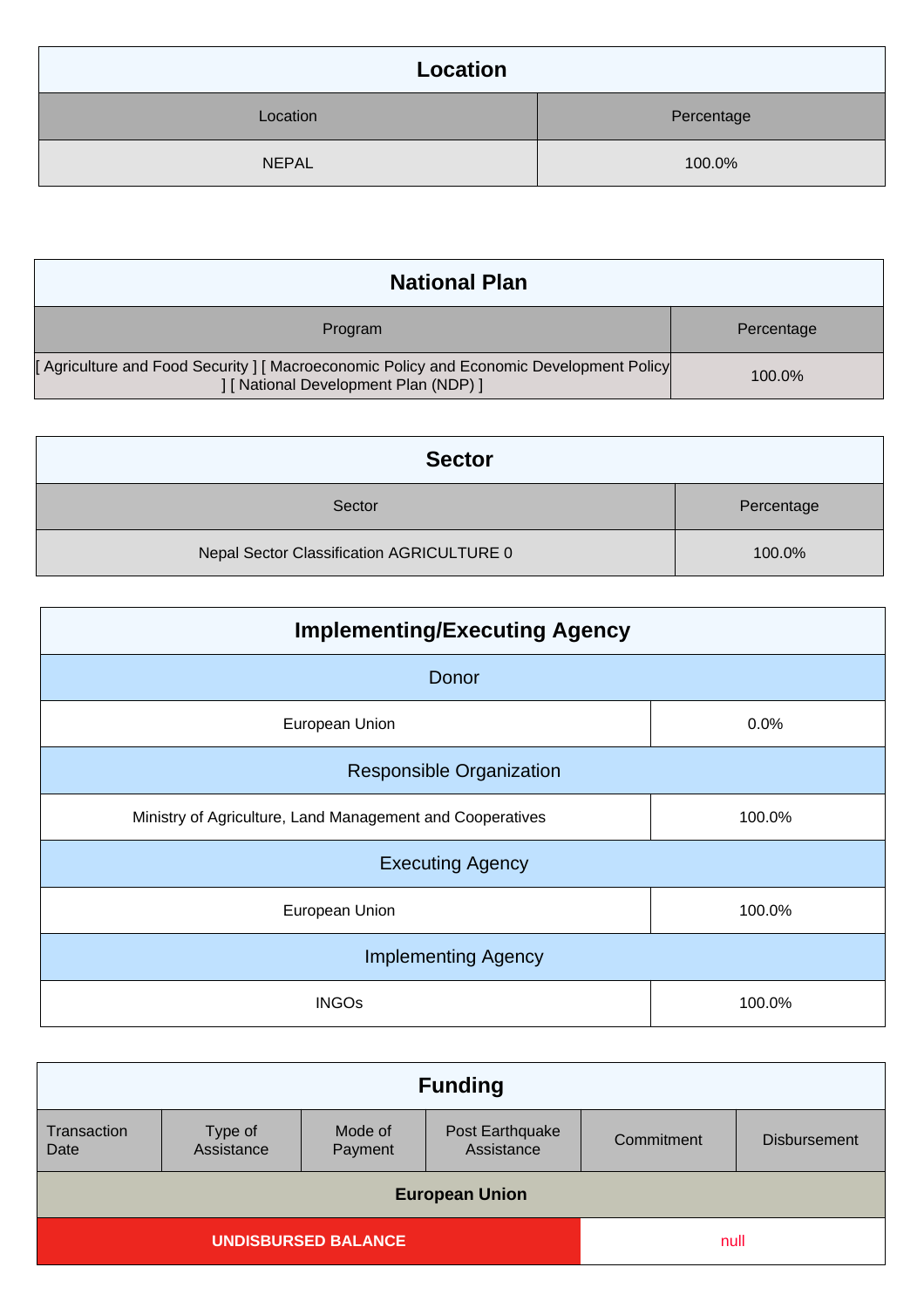| Transaction<br>Date    | Type of<br>Assistance      | Mode of<br>Payment    | Post Earthquake<br>Assistance | Commitment | <b>Disbursement</b> |
|------------------------|----------------------------|-----------------------|-------------------------------|------------|---------------------|
|                        |                            |                       | <b>Actual</b>                 |            |                     |
| 12/21/2015             | <b>Grant Aid</b>           | <b>Direct Payment</b> | No                            | 1,625,400  | Ю                   |
| 12/22/2015             | Grant Aid                  | <b>Direct Payment</b> | No                            | Ю          | 498,932             |
| 4/19/2017              | <b>Grant Aid</b>           | <b>Direct Payment</b> | No                            | 12,798     | 0                   |
| 5/5/2017               | Grant Aid                  | <b>Direct Payment</b> | No                            | Ю          | 671,225             |
| 9/7/2017               | <b>Grant Aid</b>           | <b>Direct Payment</b> | No                            | Ю          | 7,147               |
| 5/16/2018              | <b>Grant Aid</b>           | Direct Payment        | No                            | Ю          | 328,184             |
| 9/28/2018              | <b>Grant Aid</b>           | <b>Direct Payment</b> | No                            | Ŋ          | 7,012               |
| 6/17/2019              | <b>Grant Aid</b>           | <b>Direct Payment</b> | No                            | 13,501     | Ю                   |
| 8/22/2019              | <b>Grant Aid</b>           | <b>Direct Payment</b> | No                            | Ŋ          | 164,092             |
| 3/23/2020              | <b>Grant Aid</b>           | <b>Direct Payment</b> | No                            | Ю          | 11,519              |
| <b>Total</b>           |                            |                       | 1,651,698                     | 1,688,105  |                     |
| Total (European Union) |                            |                       | 1,651,698                     | 1,688,105  |                     |
|                        | <b>UNDISBURSED BALANCE</b> |                       |                               | $-36,407$  |                     |

**Progress Achieved** Progress Achieved: Key Problems: Steps Taken to Solve Problems: